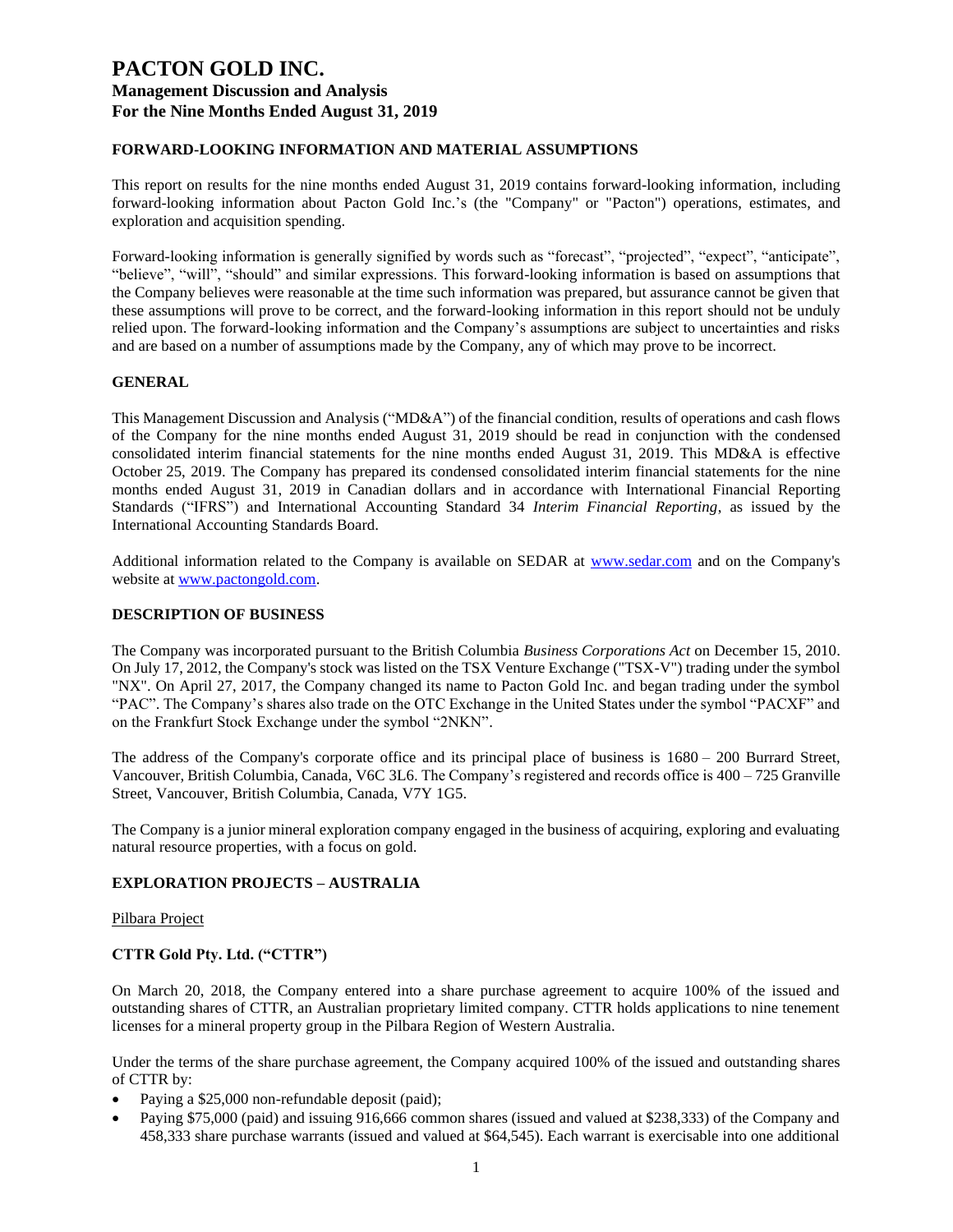common share of the Company for a period of 18 months from the date of issue at a price of \$0.45, upon acceptance of the transaction by the TSX-V (issued on March 29, 2018); and

• Paying \$50,000 (paid) and issuing 416,666 common shares (issued and valued at \$270,833) of the Company and 208,333 share purchase warrants (issued and valued at \$72,034). Each warrant is exercisable into one additional common share of the Company for a period of 18 months from the date of issue at a price to be determined at the date of grant, upon the grant of at least six exploration licenses.

The Company also issued 156,250 common shares valued at \$40,625 as a finder's fee on the transaction.

The acquisition of CTTR has been accounted for as an acquisition of assets and liabilities, as CTTR does not meet the definition of a business under IFRS 3 *Business Combinations*. The acquisition of the net assets of CTTR was recorded at the fair value of the consideration transferred of \$836,370, as detailed above. The net assets acquired consisted entirely of exploration and evaluation assets.

### **Arrow (Pilbara) Pty. Ltd. ("Arrow Pilbara")**

On May 11, 2018, the Company entered into a share purchase and option agreement whereby the Company could earn up to an 80% interest in Arrow Pilbara, an Australian proprietary limited exploration company. Arrow Pilbara holds two granted tenement licenses and two applications for licenses in the Pilbara Region of Western Australia.

Under the terms of the agreement, the Company was required to make cash payments and issue common shares and common share purchase warrants of the Company to acquire a 51% interest in Arrow Pilbara as follows:

• Issue 1,086,957 common shares (issued and valued at \$695,652) and 1,086,957 common share purchase warrants (issued and valued at \$583,761) exercisable into one share at \$0.35 for three years and pay \$500,000 (paid \$400,000, with remaining due upon grant of application).

To acquire a further 29% interest in Arrow Pilbara, the Company was required to:

- Pay \$250,000 or an equivalent number of common shares based on the five-day trailing volume-weighted average price at the time of issue, subject to a floor price of no lower than \$0.19 per common share; and
- Fund exploration expenditures up to a maximum of \$500,000.

The vendor retains a right to explore for, mine and extract lithium, caesium and tantalum from the property.

A discovery bonus of \$500,000 cash is payable if the Company reports a National Instrument ("NI") 43-101-defined "measured mineral resource" or "inferred mineral resource" of at least 100,000 ounces of gold on the property.

The Company also issued 227,941 common shares valued at \$58,125 as a finder's fee on the transaction.

The acquisition of 51% of Arrow Pilbara has been accounted for as an acquisition of assets and liabilities, as Arrow Pilbara does not meet the definition of a business under IFRS 3. The acquisition of the net assets of Arrow Pilbara was recorded at the fair value of the consideration transferred of \$1,637,538, as detailed above. The net assets acquired were as follows:

| <b>Net Assets Acquired</b>                                    |                          |
|---------------------------------------------------------------|--------------------------|
| Exploration and evaluation assets<br>Non-controlling interest | 3,210,860<br>(1,573,322) |
|                                                               | 1,637,538                |

On August 20, 2018, the Company entered into a share purchase agreement to acquire the remaining ownership interest in Arrow Pilbara. Under the terms of the agreement, the Company will acquire the remaining 49% ownership interest in Arrow Pilbara by paying \$1,000,000 (paid) and issuing 2,000,000 common shares (issued and valued at \$820,000).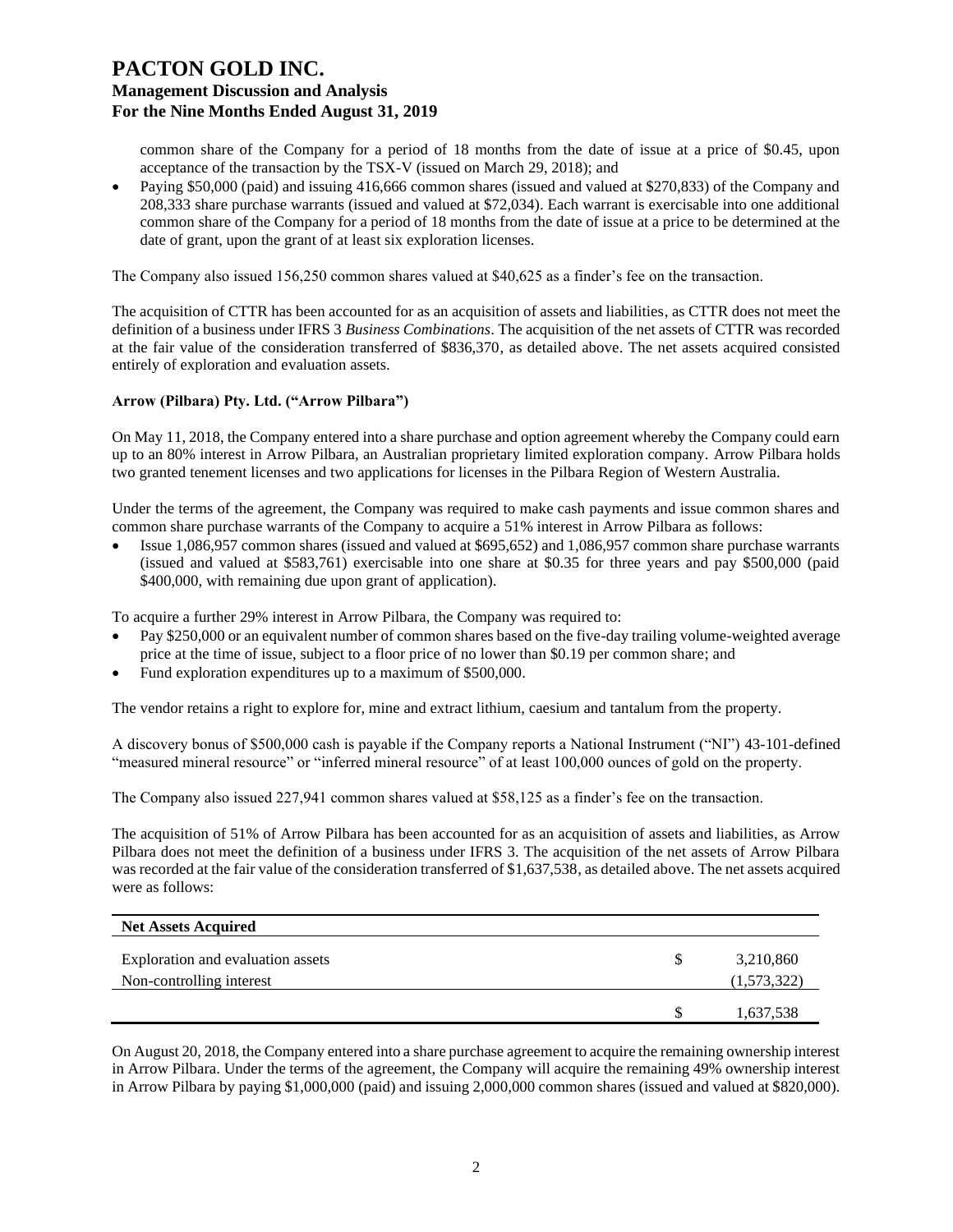The purchase of the remaining 49% interest was accounted for as follows:

| <b>Acquisition of 49% Interest</b>      |             |
|-----------------------------------------|-------------|
| Additional consideration paid           | 1,820,000   |
| Elimination of non-controlling interest | (1,573,322) |
| Loss on acquisition                     | 246,678     |

#### **Drummond East Pty. Ltd. ("Drummond East")**

On August 15, 2018, the Company entered into a share purchase agreement to acquire a 100% interest in Drummond East, an arm's length Australian exploration company wholly owned by Impact Minerals Ltd. ("Impact"). Drummond East holds seven granted tenement licenses in the Pilbara Region of Western Australia.

Under the terms of the agreement, the Company paid Impact a total of \$350,000 and issued 2,125,000 common shares of the Company to Impact valued at \$860,625.

In addition, the Company will pay a bonus to Impact of \$500,000 if the Company publishes measured, indicated or inferred gold resources of more than 250,000 ounces on the property. The Company will grant Impact a 2% net smelter royalty ("NSR") in respect of the property on standard industry terms to be agreed between the parties. The parties agree that the Company shall, at all times, retain an exclusive and unlimited right to purchase 50% of the NSR back from Impact for \$500,000.

The Company paid a finder's fee of 291,875 common shares (issued and valued at \$145,938).

The acquisition of Drummond East has been accounted for as an acquisition of assets and liabilities, as Drummond East does not meet the definition of a business under IFRS 3. The acquisition of the net assets of Drummond East was recorded at the fair value of the consideration transferred of \$1,356,563, as detailed above. The net assets acquired consisted entirely of exploration and evaluation assets.

### **Friendly Creek**

On August 11, 2018, the Company entered into a tenement sale agreement to acquire 100% of the Friendly Creek exploration license and mining leases in the Pilbara Region of Western Australia.

Under the terms of the agreement, the Company purchased a 100% interest in Friendly Creek by paying the vendors a total of \$25,000 (paid) and issuing to the vendors 2,500,000 common shares of the Company (issued on March 15, 2019 and valued at \$562,500).

#### **Yandicoogina and Boodalyerrie**

On September 25, 2018, the Company entered into a tenement sale agreement to acquire 100% of both the Yandicoogina and Boodalyerrie exploration licenses and mining leases from Gardner Mining Pty. Ltd. ("Gardner Mining"), an Australian proprietary limited exploration company.

Under the terms of the agreement, the Company purchased a 100% ownership interest in projects by paying Gardner Mining \$25,000 (paid) and issuing to Gardner Mining 3,000,000 common shares of the Company (issued on March 8, 2019 and valued at \$720,000).

### **Golden Palms Project**

On November 5, 2018, the Company entered into a tenement sale agreement to acquire the Golden Palms tenement license in Western Australia.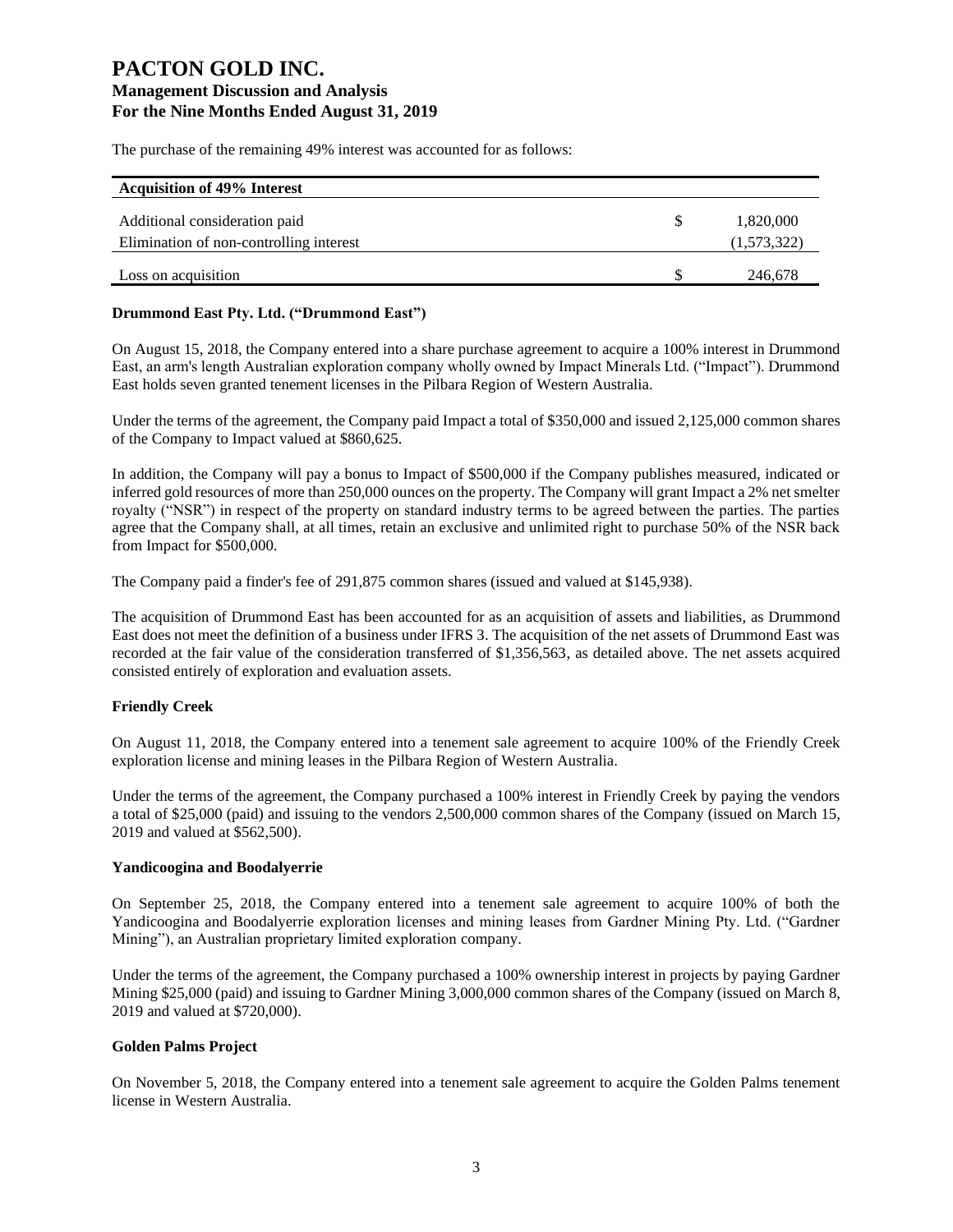Under the terms of the agreement, Pacton can purchase 100% of the property by paying a total of \$100,000 (\$75,000) paid) and issuing 400,000 common shares on completion of the transaction.

#### **Hong Kong Project**

On November 23, 2018, the Company entered into a tenement sale agreement to acquire a 70% interest in the Hong Kong project from Clancy Exploration Ltd. ("Clancy"), an Australian Securities Exchange-listed exploration company.

Under the terms of the agreement, the Company purchased a 70% interest in the Hong Kong project by paying Clancy \$175,000 (paid on December 10, 2018) and issuing to Clancy 3,780,613 common shares of the Company (issued on December 10, 2018 and valued at \$1,323,215). In addition, the Company issued 300,000 common shares valued at \$82,500 as a finder's fee on the project and paid a \$25,000 deposit included in exploration and evaluation assets.

Upon completion of the acquisition, the Company and Clancy will enter into a joint venture, with Pacton acting as operator of the Hong Kong project. A minimum of AUD \$520,000 must be spent by the Company within two years of completion of the transaction. Clancy will be free carried with respect to expenditures until a decision to mine is made unanimously by both parties.

#### **Keras Project**

On October 18, 2018, the Company entered into a grant of gold rights agreement to acquire the conglomerate gold rights of Calidus Resources Ltd. ("Calidus") in both the Marble Bar sub basin and the northeast Pilbara sub basin of Western Australia's Pilbara craton.

Under the terms of the agreement, the Company will acquire the gold rights by issuing Calidus or its nominees 7,000,000 common shares of the Company (issued on December 5, 2018 and valued at \$1,925,000). The agreement includes a right to deferred compensation whereby Calidus may receive up to 3,000,000 additional common shares of the Company on October 18, 2019 based on the 30-day volume weighted average price of the Company's common shares on the date of such issuance. As of October 25, 2019, no deferred compensation shares had been issued. A minimum of AUD \$55,000 must be spent by the Company on each anniversary of the completion of the transaction. In addition, the Company paid a \$10,000 deposit included in exploration and evaluation assets.

### **Tardarinna Project**

On March 22, 2019, the Company entered into a tenement sale agreement to acquire the Tardarinna tenement license in Western Australia.

Under the terms of the agreement, the Company acquired a 100% interest in the property by issuing 1,250,000 common shares on completion of the transaction (issued on August 27, 2019 and valued at \$281,250).

#### **Exploration on the Pilbara Project**

On October 15, 2018, the Company announced that an advance team of reconnaissance prospectors collected gold nuggets from six locations on Pacton's Friendly Creek tenements. The gold nuggets were located in weathered material overlying a package of unclassified Mesoarchean ultramafic rocks and komatiitic basalt that extends along the Friendly Creek tenements for approximately ten kilometres. The origin of the gold nuggets, which show various morphological shapes, has not yet been determined. Subject to confirmation by detailed geological mapping, it is assumed that the material has not been transported and that the nuggets represent eluvial material that has been liberated from the underlying bedrock. This tentative interpretation is supported by the reports of historical gold workings from the same geological unit throughout the Friendly Creek tenements, and throughout Pacton's adjacent Hong Kong tenement. Massive areas of the prospective geological formation also underlie the Golden Palms tenement, which is largely unexplored.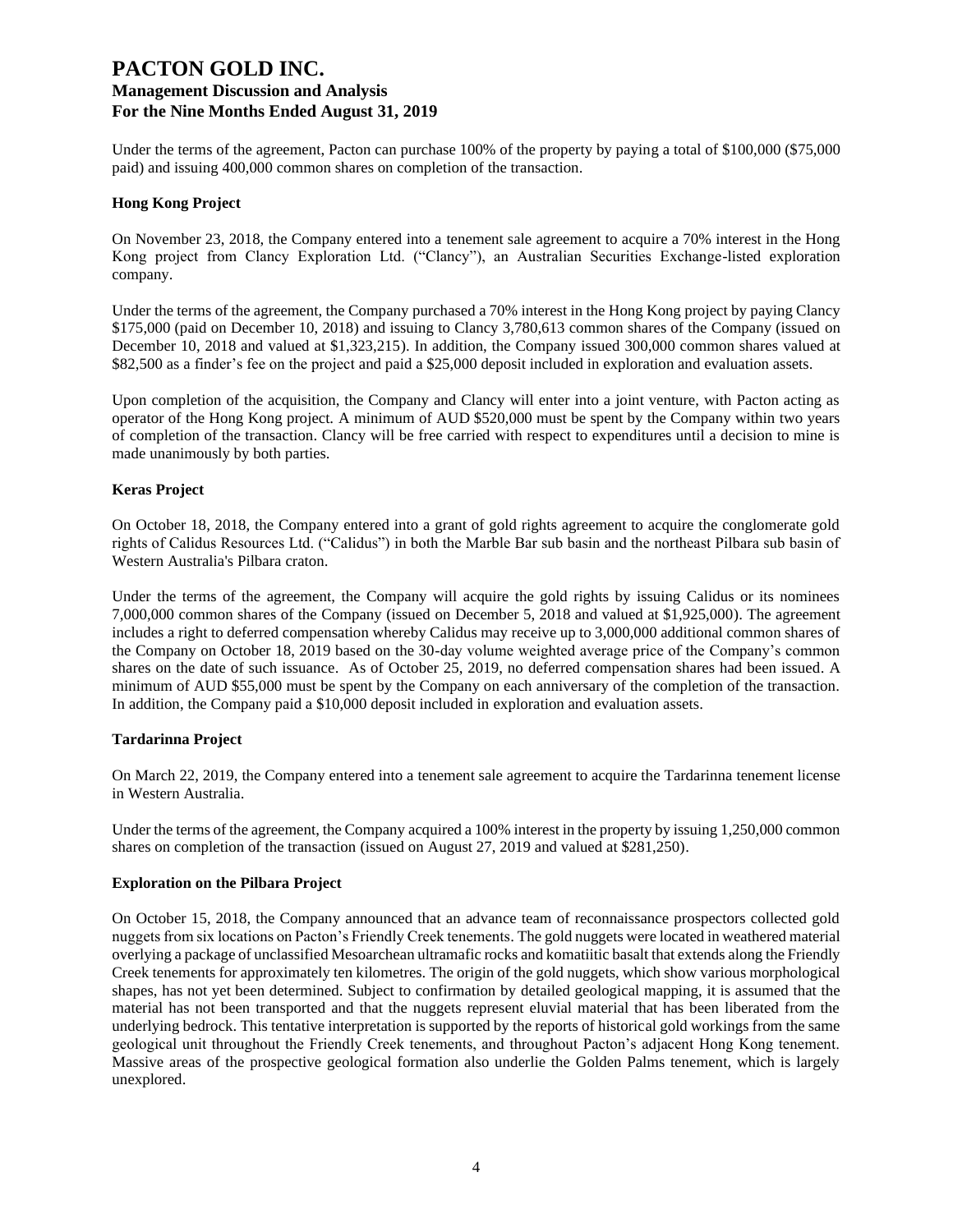On March 12, 2019, the Company announced the commencement of initial field work at the Yandicoogina Project. The work program is targeting high-grade, shear-hosted gold within a number of mineralization settings and will use rock chip sampling and mapping to prioritize targets for drill testing.

On July 12, 2019, the Company announced that prospecting work at the Friendly Creek mining lease has identified primary quartz vein hosted visible gold mineralization.

### **EXPLORATION PROJECTS – CANADA**

#### Red Lake Project

On May 10, 2017, the Company entered into an option agreement to earn a 100% interest in 34 mineral claims and two mineral patents in the Red Lake Mining District, located in Ontario. Under the terms of the agreement, the Company was required to make cash payments of \$300,000 and issue 4,200,000 common shares of the Company over a period of four years. Of that, 1,200,000 common shares of the Company were issued (valued at \$168,000) and \$75,000 was paid.

The vendor retained a NSR varying from 0.25% to 2.25%, of which one-half could be repurchased by the Company, at a rate of \$250,000 per 0.25%.

On April 18, 2018, the Company provided notice of termination on the option agreement to the vendor. During the year ended November 30, 2018, the Company recorded an impairment of exploration and evaluation assets of \$243,000 as a result of the termination.

On May 23, 2017, the Company entered into an option agreement to earn a 100% interest in 14 mineral claims in the Red Lake Mining District, located in Ontario. Under the terms of the agreement, the Company must make cash payments and issue common shares of the Company as follows:

- Issue 300,000 common shares of the Company (issued and valued at \$42,000) and pay \$16,000 (paid) within five days of approval by the TSX-V, which was received on May 26, 2017;
- Pay \$12,000 on or before May 26, 2018 (paid);
- Pay \$16,000 on or before May 26, 2019 (paid); and
- Pay \$26,000 on or before May 26, 2020.

The claims are subject to an underlying 2% NSR.

On May 23, 2017, and as amended November 23, 2017, June 14, 2018 and May 25, 2019, the Company entered into an additional option agreement to earn a 100% interest in 30 additional mineral claims in the Red Lake Mining District, located in Ontario. Under the terms of the agreement, the Company must make cash payments and issue common shares of the Company as follows:

- Issue 2,500,000 common shares of the Company (issued and valued at \$350,000) within five days of approval by the TSX-V, which was received on May 26, 2017;
- Pay \$20,000 on or before June 30, 2018 (paid);
- Pay \$80,000 on or before January 31, 2019 (paid); and
- Pay \$150,000 on or before June 30, 2019 (paid).

The vendors retain a 2.5% NSR, of which two-fifths (1%) can be repurchased by the Company for \$1,500,000.

On November 1, 2018, the Company entered into an option agreement to earn a 100% interest in 12 mineral claims in the Red Lake Mining District, located in Ontario. Under the terms of the agreement, the Company must make cash payments and issue common shares of the Company as follows:

- Pay \$15,000 on or before November 6, 2018 (paid);
- Pay \$15,000 (paid on December 4, 2018) and issue 100,000 common shares of the Company (issued and valued at \$25,500) within five days of approval by the TSX-V, which was received November 19, 2018;
- Pay \$40,000 and issue 75,000 common shares of the Company on or before November 19, 2019; and
- Pay \$40,000 and issue 75,000 common shares of the Company on or before November 19, 2020.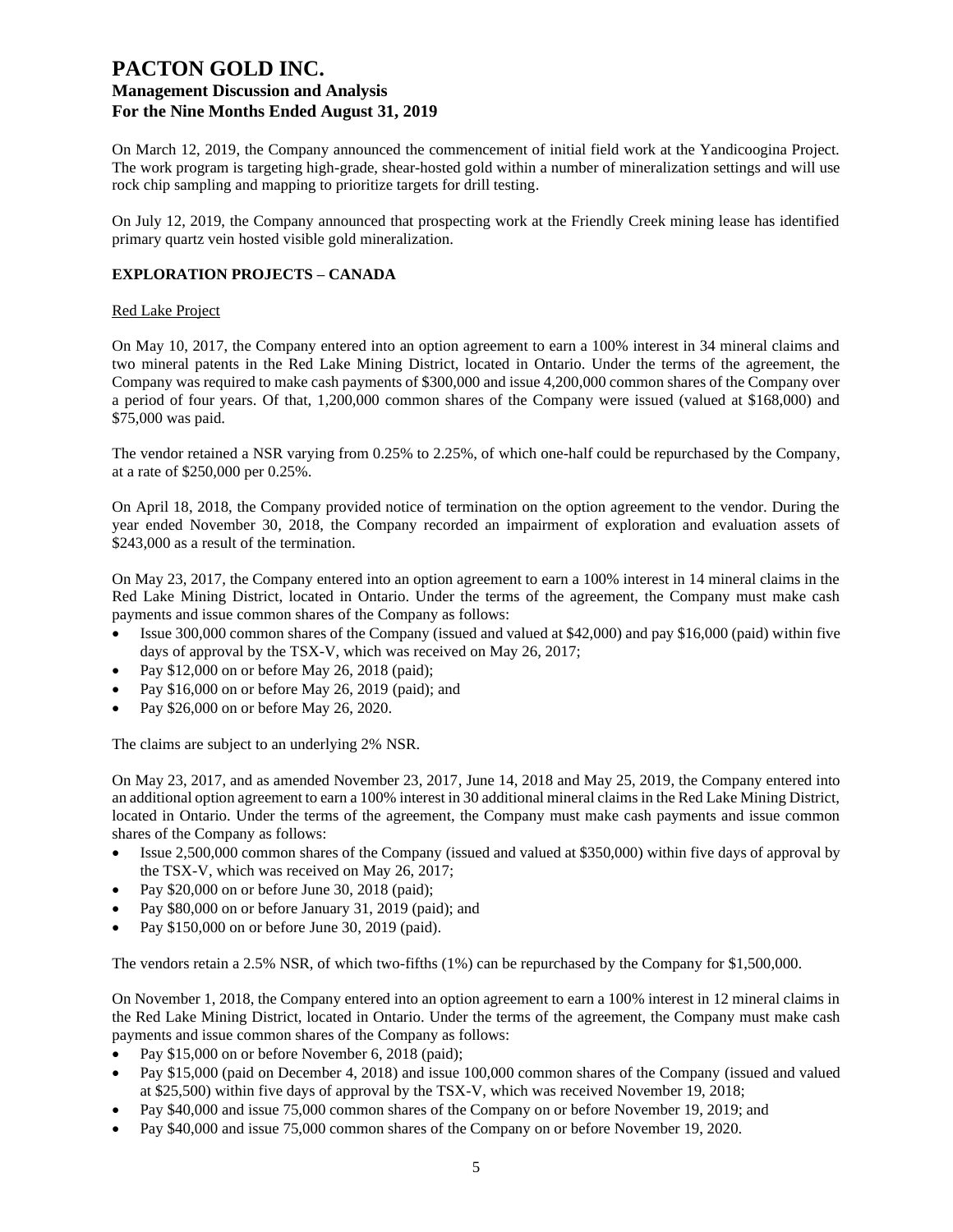The vendors retain a NSR that ranges from 0.25% to 2.25%, of which one-half can be repurchased by the Company for \$250,000.

On January 29, 2019, the Company entered into an agreement to acquire a 100% interest in additional mineral claims in the Red Lake Mining District, located in Ontario. The Company issued 192,310 common shares on February 6, 2019 valued at \$48,077. The claims are subject to a NSR ranging from 0.25% to 2.25%, of which a portion can be repurchased by the Company for \$250,000.

On January 31, 2019, the Company announced that it has commenced a high-resolution heliborne magnetic survey over its claims in Red Lake. This is the initial step in order to prioritize upcoming drill targets as part of an aggressive exploration strategy going forward in this prospective area.

On February 12, 2019, the Company entered into an agreement to acquire a 100% interest in additional mineral claims in the Red Lake Mining District, located in Ontario. The Company paid \$15,000 and on February 28, 2019 issued 75,000 common shares valued at \$19,125. The claims are subject to a 2% NSR, of which one-half can be repurchased by the Company for \$200,000.

On February 20, 2019, the Company entered into an option agreement to acquire a 100% interest in additional mineral claims in the Red Lake Mining District, located in Ontario. Under the terms of the agreement, the Company must make cash payments and issue common shares of the Company as follows:

- Pay up to \$30,000 on behalf of the vendor for exploration expenditures (paid);
- Issue 125,000 common shares of the Company within five days of approval by the TSX-V, which was received March 5, 2019 (issued on March 6, 2019 and valued at \$31,250);
- Pay \$50,000 and issue 100,000 common shares of the Company on or before March 5, 2020; and
- Pay \$50,000 and issue 125,000 common shares of the Company on or before March 5, 2021.

The claims are subject to a 0.25% to 1.75% NSR, of which a portion can be repurchased by the Company at a rate of \$250,000 for each 0.25% portion that is repurchased.

On March 13, 2019, the Company entered into an option agreement to acquire a 100% interest in additional mineral claims in the Red Lake Mining District, located in Ontario. Under the terms of the agreement, the Company must make cash payments and issue common shares of the Company as follows:

- Pay up to \$40,000 on behalf of the vendor for exploration expenditures (paid);
- Issue 100,000 common shares of the Company within five days of approval by the TSX-V, which was received March 21, 2019 (issued on March 22, 2019 and valued at \$23,000);
- Pay \$50,000 and issue 100,000 common shares of the Company on or before March 21, 2020; and
- Pay \$50,000 and issue 125,000 common shares of the Company on or before March 21, 2021.

The claims are subject to a 2.5% NSR, of which one-half can be repurchased by the Company for \$2,000,000.

On April 23, 2019, the Company entered into an option agreement to acquire a 100% interest in additional mineral claims in the Red Lake Mining District, located in Ontario. Under the terms of the agreement, the Company must make cash payments and issue common shares of the Company as follows:

- Pay \$30,000 (paid) and issue 100,000 common shares of the Company (issued on May 6, 2019 and valued at \$16,500) within five days of approval by the TSX-V, which was received on May 6, 2019;
- Pay \$30,000 and issue 150,000 common shares of the Company on or before May 6, 2020; and
- Pay \$30,000 on or before May 6, 2021.

On April 24, 2019, the Company announced the completion of a high resolution airborne magnetic survey at the Red Lake Project. A total of 2,957-line kilometres at a 50-meter line spacing was flown. Initial survey results indicate multiple areas of interest in the form of prominent linear structures containing small-to-large scale folding and faulting (Figure 1 and Figure 2).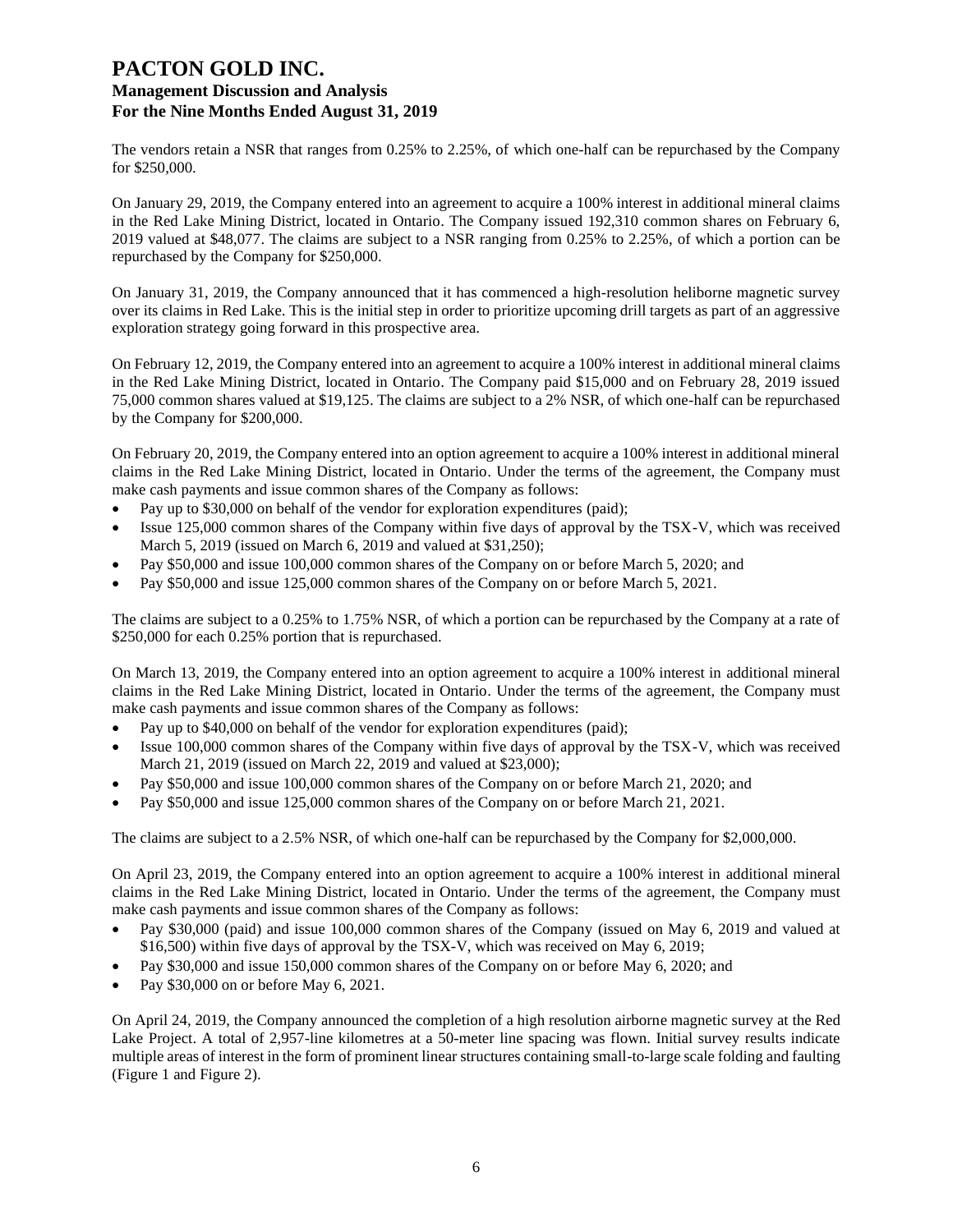## **PACTON GOLD INC.**

**Management Discussion and Analysis For the Nine Months Ended August 31, 2019**



Figure 1. Pacton Gold's Red Lake Property with New Magnetic Survey. Inset over western half of property with intensely folded basalt units cut by D2 structures.



**Figure 2.** Pacton Gold's Red Lake Property with New Magnetic Survey (Tilt variation) showing detailed structure.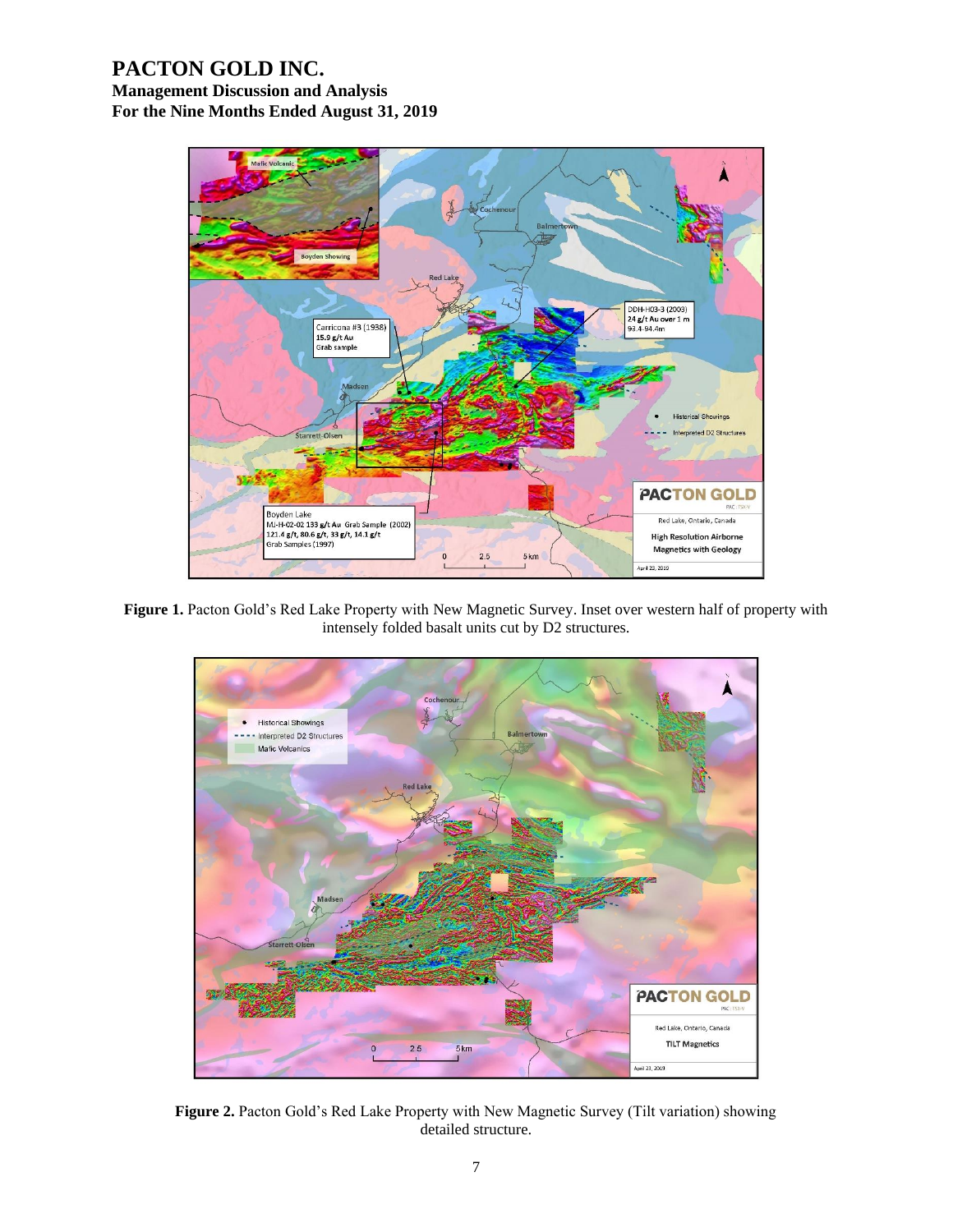On July 16, 2019, the Company announced that initial surface sampling at the Red Lake Project has returned highgrade values, including 126.5 g/t Au and 23.3 g/t Au from the Boyden prospect. Sampling is still in progress and additional surface results will be reported as they are received.

On July 23, 2019, the Company entered into two agreements to acquire 100% interests in additional mineral claims in the Red Lake Mining District, located in Ontario. Under the terms of each agreement, the Company must make a cash payment of \$100,000 and issue 400,000 common shares of the Company upon approval by the TSX-V. A total of \$200,000 was paid and 800,000 common shares were issued on August 12,2019 and valued at \$140,000.

A 10,000-meter drill program is planned for the Red Lake Gold Project. The initial program will concentrate on exploration within the Madsen-Dixie fault corridor where a number of high-priority targets have been identified. Subsequently, drill targets will be developed along structures that are considered to be analogous to those that host gold deposits within the historic Red Lake Mine trend immediately north of Pacton's main claim group.

#### Tully West Gold Property

On January 16, 2017, the Company entered into an option agreement to earn a 100% interest in the Tully West Gold Property, located in Ontario. On January 18, 2018, certain terms were amended. Under the terms of the amended agreement, the Company must make cash payments and issue common shares of the Company as follows:

- Issue 1,300,000 common shares of the Company (issued on January 25, 2017 and valued at \$117,000) and pay \$25,000 (paid) within five days of approval by the TSX-V, which was received January 25, 2017;
- Issue 1,300,000 common shares of the Company on or before January 25, 2018 (issued on January 25, 2018 and valued at \$390,000);
- Pay \$80,000 on or before February 15, 2018 (paid); and
- Issue 1,300,000 common shares of the Company (issued on July 24, 2018 and valued at \$793,000) and pay \$110,000 (paid) on or before January 25, 2019.

The Company completed an equity financing for gross proceeds in excess of \$1,000,000 (excluding flow-through proceeds), thus the January 25, 2019 common share and cash payments were accelerated.

On December 12, 2018, the agreement was amended to extend the exploration expenditure deadlines. The Company was required to pay an additional \$10,000 on or before January 12, 2019 (paid).

The Company must now incur exploration expenditures as follows:

- \$250,000 on or before January 16, 2018 (incurred);
- An additional \$500,000 on or before January 25, 2020; and
- An additional \$500,000 on or before January 25, 2021.

The vendors retain a 2.5% NSR, of which two-fifths (1%) can be repurchased by the Company for an aggregate \$1,000,000.

On June 21, 2017, the Company announced assay results from the first two drill holes from its reconnaissance exploration program on the Tully West Gold Project. Four holes totaling 1,149 metres (or "m") were drilled. Step out drilling in 2013 by SGX Resources Inc. ("SGX") encountered high-grade gold mineralization in drill hole #13-38, which intersected 36.7 g/tonne (or "g/t") Au (uncut) over 6.3 metres, 185 metres vertically below surface. This intercept occurred approximately 300 metres west of the previously established limits of the Tully Gold Deposit. Coarse visible gold was observed in the drill hole within a broad zone of mineralized quartz and carbonate veining within the host altered volcanic tuff, identical to the main Tully Deposit to the east.

The drill campaign was designed to initially validate historical intercepts with step out holes to the east and west and to also confirm continuity of mineralization. The first two drill holes successfully identified nine disparate auriferous en echelon vein systems and validated the historical intercepts and the presence of a gold system at depth.

The first drill hole, PAC-17-01, was spotted approximately 4.0 m south of drill hole SGX-13-38 and was designed to twin the previous drill hole. Drill hole PAC-17-01 encountered multiple en echelon auriferous quartz carbonate vein zones hosted within a mafic tuff dipping approximately 60 degrees north (see table below). Positive drill results from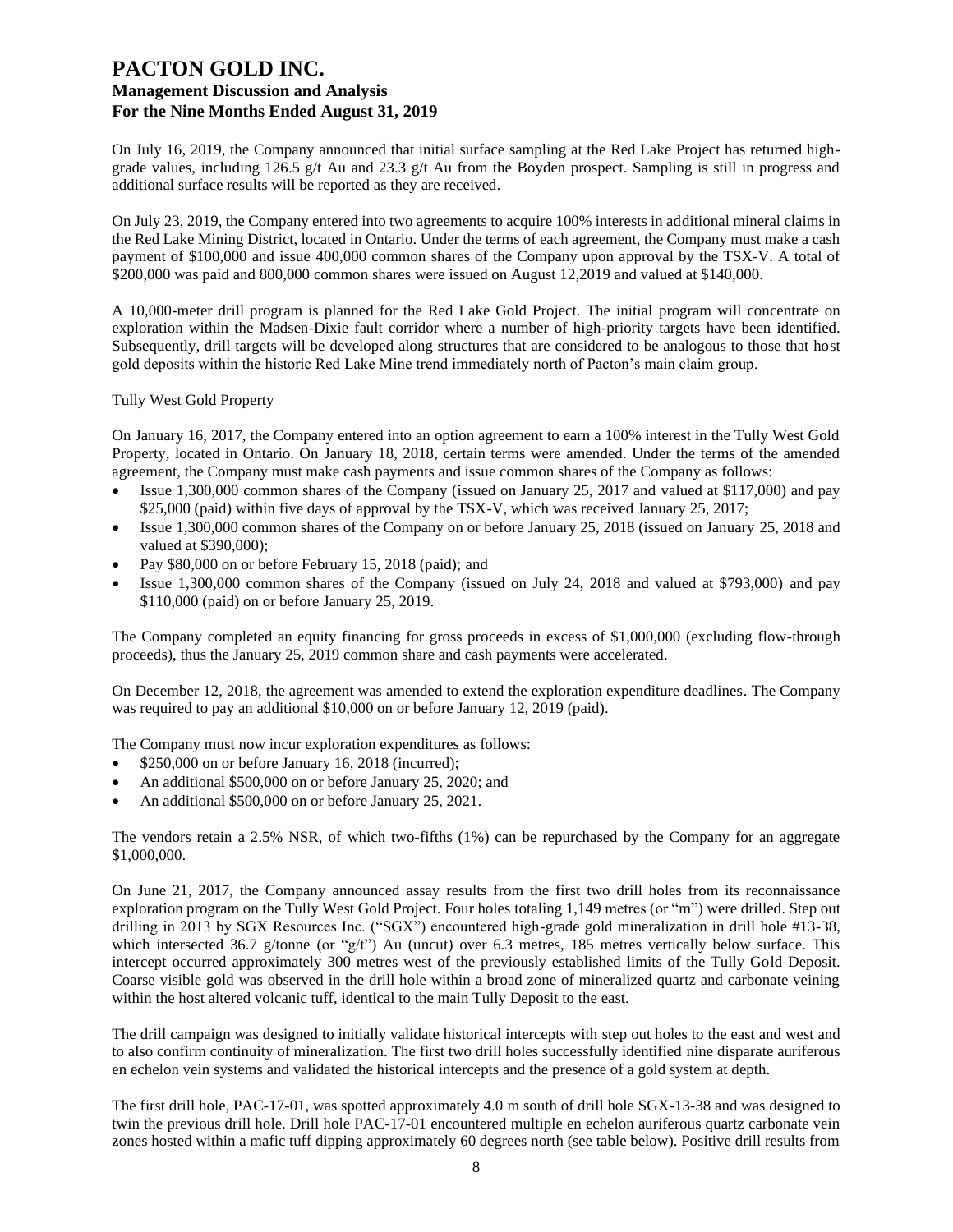PAC-17-01 yielded 6.75 g/t Au over 0.8 m from 145.0 m to 145.8 m and 3.97 g/t Au over 0.5 m from 220.0 m to 220.5 m (see table below).

| PAC-17-01 | From  | To    | Width   | <b>Vertical Depth</b> | Grade    |
|-----------|-------|-------|---------|-----------------------|----------|
|           | (m)   | (m)   | $(m)$ * | (m)                   | $g/t$ Au |
|           | 100.5 | 102.0 | 1.5     | 85                    | 2.43     |
|           | 110.0 | 111.0 | 1.0     | 93                    | 1.30     |
|           | 119.0 | 121.3 | 2.3     | 100                   | 1.66     |
|           | 145.0 | 145.8 | 0.8     | 122                   | 6.75     |
|           | 150.0 | 150.5 | 0.5     | 127                   | 1.53     |
|           | 154.0 | 154.6 | 0.6     | 130                   | 1.60     |
|           | 220.0 | 220.5 | 0.5     | 185                   | 3.97     |
|           | 225.4 | 226.9 | 1.5     | 188                   | 1.77     |
|           | 367.1 | 368.0 | 0.9     | 304                   | 1.23     |

\*Drilled widths are currently reported. True widths are not known at this time.

Drill hole PAC-17-02 was spotted and drilled 25 metres east of PAC-17-01 and encountered 5.55 g/t Au over 2.5 m from 98.0 m to 100.5 m, including 18.3 g/t Au over 0.7 m from 98.8 m to 99.5 m. As with drill hole PAC-17-01, the second drill hole, PAC-17-02, also intersected stacked multiple en echelon quartz carbonate vein systems hosting gold.

| <b>PAC-17-02</b> | From  | To    | Width   | <b>Vertical Depth</b> | Grade    |
|------------------|-------|-------|---------|-----------------------|----------|
|                  | (m)   | (m)   | $(m)$ * | (m)                   | $g/t$ Au |
|                  | 76.7  | 78.1  | 1.4     | 63                    | 1.28     |
|                  | 98.0  | 100.5 | 2.5     | 82                    | 5.55     |
| "including"      | 98.8  | 99.5  | 0.7     | 81                    | 18.3     |
|                  | 101.7 | 102.6 | 0.9     | 85                    | 2.60     |
|                  | 162.0 | 170.0 | 8.0     | 140                   | 0.95     |
| "including"      | 164.0 | 165.0 | 1.0     | 137                   | 2.54     |
| "including"      | 168.0 | 170.0 | 2.0     | 140                   | 1.16     |
|                  | 194.5 | 195.0 | 0.5     | 162                   | 2.29     |
|                  | 225.0 | 226.0 | 1.0     | 187                   | 2.40     |
|                  | 231.6 | 232.1 | 0.5     | 193                   | 1.82     |
|                  | 339.8 | 347.6 | 7.8     | 296                   | 0.43     |
|                  | 377.5 | 378.0 | 0.5     | 325                   | 2.0      |

\*Drilled widths are currently reported. True widths are not known at this time.

Drill hole PAC-17-03 deviated and was terminated at 216 metres in the ultramafic footwall. This hole did, however, encounter a quartz carbonate vein system with appreciable sulphides from 102.6 to 109.8 metres and returned an intercept of **0.70 g/t Au over 7.2 metres**. Drill hole PAC-17-04 was collared approximately 2 metres north of PAC-17-03 and encountered the favourable stratigraphy (mafic tuff) hosting auriferous quartz carbonate veins, with an intercept from 98.5 to 101.0 metres of **0.56 g/t Au over 2.5 metres**. The drill hole, however, was terminated early at 114 metres after intersecting an impenetrable sand seam. The program was concluded at this point based upon budgetary considerations.

The host volcanic tuff unit is readily detectible by geophysics and has been traced for over 2,000 m in both eastern and western directions away from the main deposit. The Tully Deposit is interpreted to be a series of auriferous shallow dipping (extensional or ladder) stacked vein sets within a subvertical competent mafic tuff host that is bounded by ultramafic volcanic rocks to the south and sediments to the north. This host sequence of rocks all lie within a regional east-west fault corridor, a northern splay from the Porcupine-Destor Fault. The Tully Gold Deposit has been drilled over a 1,000 m strike length to date, and to depths of over 600 m, remaining open along strike and to depth. The Creighton property, which is the western extension of the Tully Deposit, currently possesses an additional 480 m striking to the southwest of the current drilling to the southern claim boundary.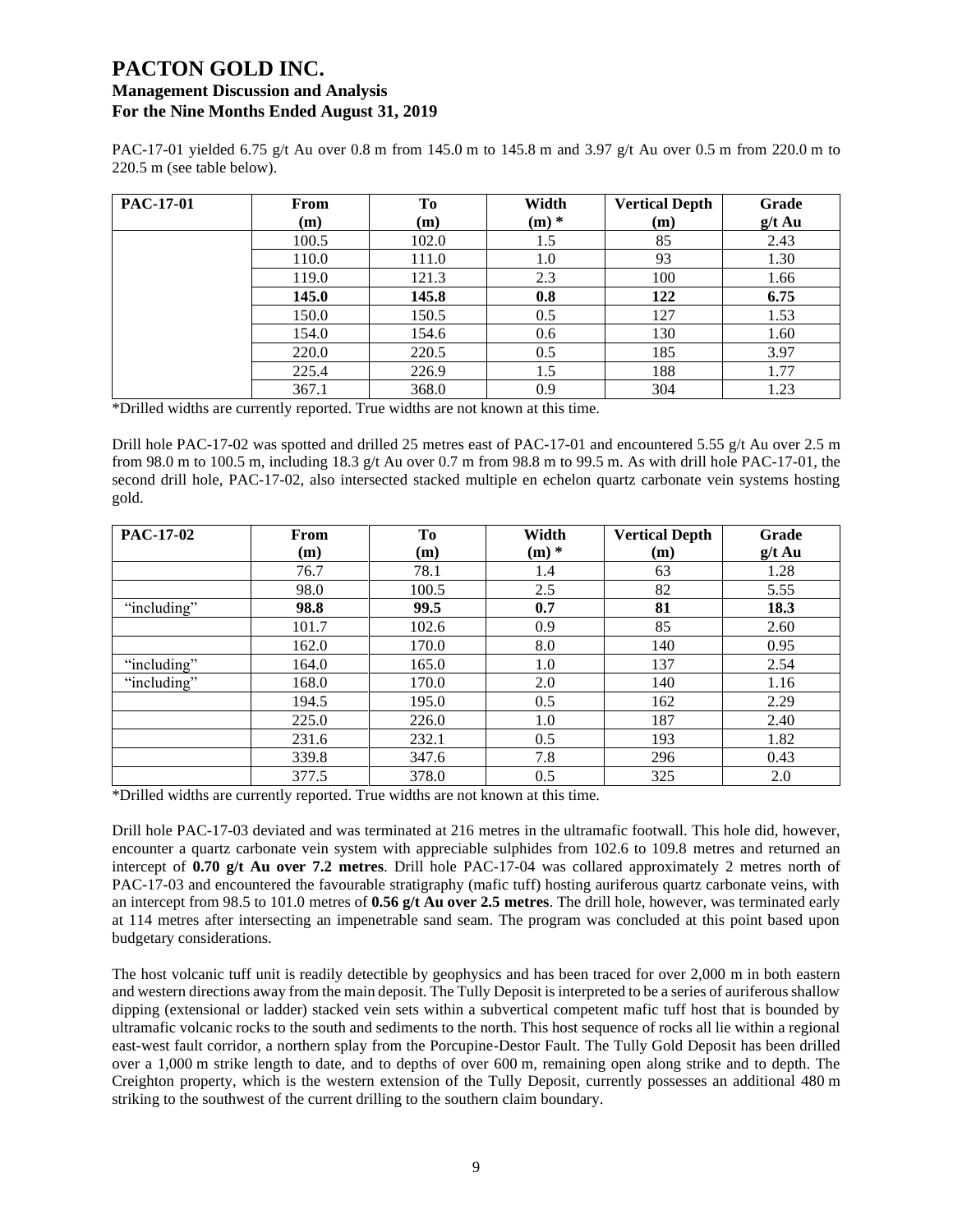This program was carried out under the supervision of Peter Caldbick, P.Geo., of Pacton Gold Inc., the qualified person responsible for the technical information presented above.

The drill core was split with half sent to an accredited laboratory, Actlabs in Timmins, Ontario, and fire assayed with an AA and gravimetric finish. Whole metallic assays are performed on samples containing visible gold. Check assays were also performed on pulps and rejects, as well, blanks and standards were inserted into the sample stream for QA/QC purposes.

### **OTHER EXPLORATION PROJECTS**

#### Lincoln Property

On April 21, 2016, and as amended June 15, 2016, the Company entered into an option agreement to acquire a 100% interest in the Lincoln Property, a lithium project in Nevada. Consideration for the option is as follows:

- Issue 1,500,000 common shares to the optionor upon acceptance of the transaction by the TSX-V (issued on July 4, 2016 and valued at \$195,000); and
- Cash payment of \$50,000 within five days of acceptance by the TSX-V (paid).

At November 30, 2016, the Company determined that the value of the property was impaired. The property was written down to \$100,000. On January 1, 2017, and as amended on July 11, 2017 and March 14, 2018, the Company reached an agreement to sell the property for \$100,000. The sale price was amended to \$40,000 on May 29, 2018 and payment was received. The remaining balance of \$60,000 was written off and included in impairment of exploration and evaluation assets.

#### Carpenter Lake Property

On May 28, 2013, the Company entered into an agreement to acquire a 100% interest in 34 mineral claims located in the Athabasca Basin Region of northern Saskatchewan. Consideration for the acquisition was the issuance of 200,000 common shares (issued and valued at \$380,000). The Company paid a finder's fee of 10,000 common shares (issued and valued at \$19,000).

The property was subject to a 5% NSR. The NSR could be reduced to a minimum of 2% at the option of either the vendors or the Company in exchange for the issuance of 100,000 common shares for each percentage point bought back (the "Royalty Buyback").

Pursuant to an amending agreement dated June 21, 2013, the Company agreed to file a NI 43-101 Report on or before July 1, 2014 as a condition for approval from the TSX-V to exercise the Royalty Buyback. Failure to receive approval would give the vendors of the property the right to purchase the property for the sum of \$200,000 commencing July 1, 2014 for a period of 180 days.

On January 13, 2014, the Company granted an option to Alpha Exploration Inc. (TSX-V: AEX) ("Alpha") to earn a 60% interest in the Company's Clearwater/Carpenter Lake Property. Under the terms of the agreement, Alpha was required to make cash and share payments as follows:

- Cash payment of \$12,500 upon approval of the agreement by the TSX-V (received);
- Issuance of 100,000 common shares within 10 days of approval by the TSX-V (received and valued at \$59,000);
- Cash payment of a total of \$37,500 and issuance of a total of 300,000 common shares over a three-year period ending on the third anniversary of approval by the TSX-V; and
- \$1,250,000 in exploration expenditures on the property over a three-year period ending on the third anniversary of approval by the TSX-V.

On November 6, 2014, Alpha provided the Company with its Notice of Exercise on the option to earn a 60% interest in the Clearwater/Carpenter Lake Property. The Company received the \$37,500 in cash payments due from the first through third anniversaries and the 300,000 common shares (valued at \$27,000). A joint venture was formed between Alpha (60%) and Pacton (40%) for the further development of the property, with Alpha serving as the operator.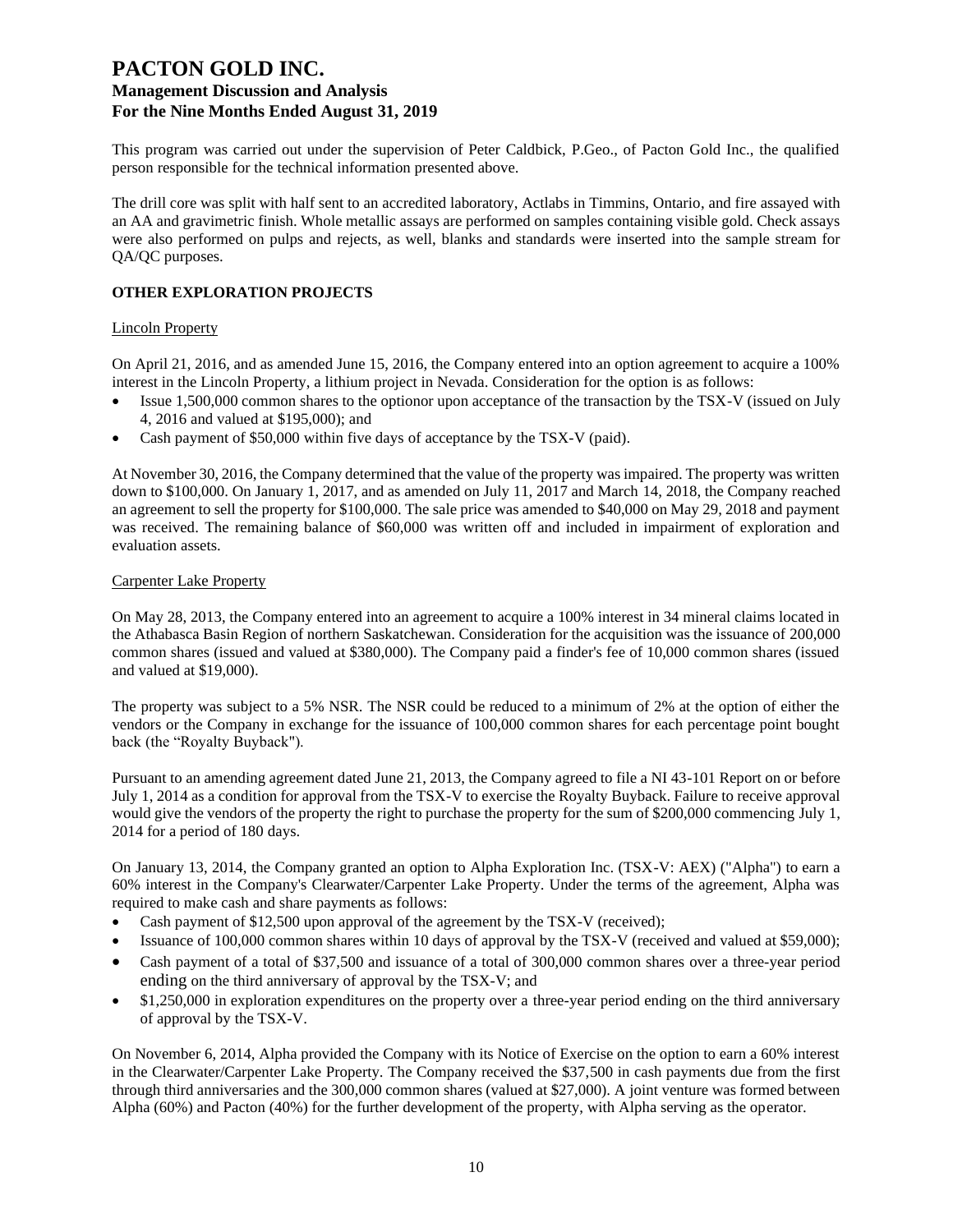## **PACTON GOLD INC.**

### **Management Discussion and Analysis For the Nine Months Ended August 31, 2019**

The property was then subject to a 2% NSR, which was owed to the original vendors (the "Underlying NSR"). The Underlying NSR rate was reduced from 5% to 2% by Pacton through the issuance of 300,000 common shares of the Company on October 27, 2014 (valued at \$90,000).

At November 30, 2016, the property was written down to \$226,000. At November 30, 2018, the property was written off and included in impairment of exploration and evaluation assets.

### **RESULTS OF OPERATIONS**

### **Nine Months Ended August 31, 2019**

During the nine months ended August 31, 2019, the Company reported a net loss of \$3,295,170 (2018 - \$5,176,777). The Company's loss included expenditures as follows:

- Consulting fees of \$1,048,765 (2018 \$1,275,958) were lower due to a reduction in consultants retained during the period;
- Management fees of \$135,000 (2018 \$145,500) were lower due to lower fees charged by the CEO;
- Office and miscellaneous of \$186,861 (2018 \$162,493) increased due to travel costs;
- Professional fees of \$298,732 (2018 \$267,053) were higher due to an increase in legal fees, primarily related to project acquisitions;
- Rent of \$34,000 (2018 \$27,000) was higher due to an increase in rental rates;
- Share-based payments of \$1,358,155 (2018 \$2,370,196) were due to a lower number of options granted during the current period and at a lower fair value;
- Shareholder communications and investor relations of \$319,420 (2018 \$561,937) was lower in 2019 due to a reduction in services being used and in promotional activities;
- Transfer agent and filing fees of \$73,654 (2018 \$63,942) were higher compared to the same period in the prior year due to acquisitions and financings in 2019;
- Impairment of exploration and evaluation assets of \$nil (2018 \$303,000) was related to the impairment of certain Red Lake claims in 2018;
- Gain on settlement of accounts payable of \$nil (2018 \$9,167) was due to the value of the common shares issued on the date of grant being less than the value of the accounts payable settled;
- Loss on disposal of equipment of \$3,738 (2018 \$nil) was the result of the disposal of equipment occurring at the end of the period;
- Interest income of \$7,538 (2018 \$nil) was the result of cash held in a high-interest savings account and not being held in a similar account during the prior period; and
- Other income of \$167,316 (2018 \$nil) related to the reduction of the liability for exploration and evaluation expenditures on the Company's December 2018 flow-through financing.

### **Three Months Ended August 31, 2019**

During the three months ended August 31, 2019, the Company reported a net loss of \$2,053,733 (2018 - \$2,065,986). The Company's loss included expenditures as follows:

- Consulting fees of \$552,036 (2018 \$322,706) were higher due to timing of expenditures;
- Management fees of \$45,000 (2018 \$45,000) were comparable to the prior period;
- Office and miscellaneous of \$47,900 (2018 \$126,088) decreased due to higher travel costs in the prior period;
- Professional fees of \$84,099 (2018 \$142,031) were lower due to a decrease in legal fees, primarily related to project acquisitions in the comparative period;
- Rent of \$15,000 (2018 \$9,000) increased from the prior period due to an increase in rates;
- Share-based payments of \$1,297,921 (2018 \$1,076,211) were due to a higher number of options granted during the current period despite being issued at a lower fair value;
- Shareholder communications and investor relations of \$83,768 (2018 \$311,254) was lower in 2019 due to a reduction in services being used and in promotional activities;
- Transfer agent and filing fees of \$26,004 (2018 \$25,881) were comparable to the prior period;
- Interest income of 1,825 (2018 \$nil) was the result of cash held in a high-interest savings account and not being held in a similar account during the prior period; and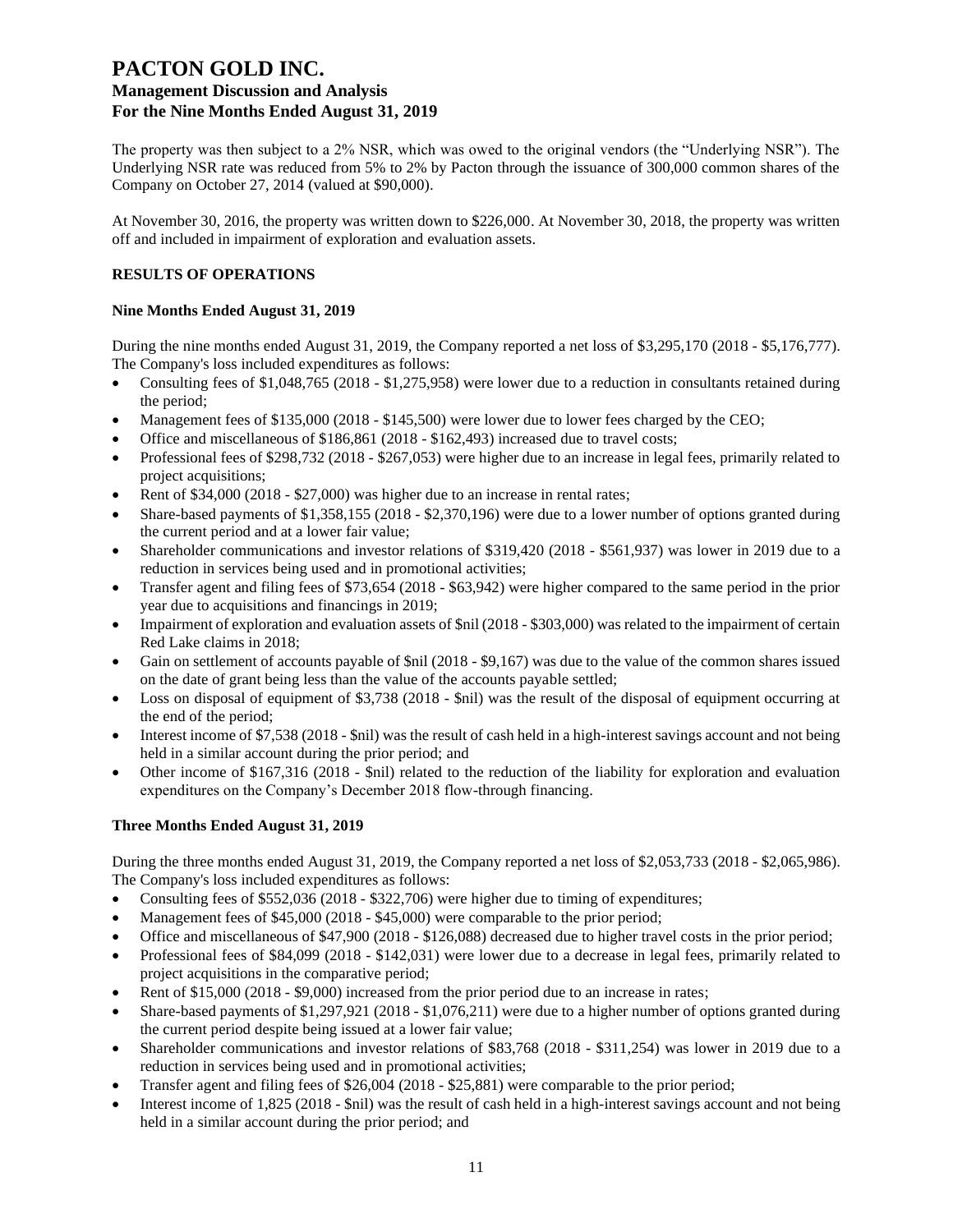• Other income of \$107,454 (2018 - \$nil) related to the reduction of the liability for exploration and evaluation expenditures on the Company's December 2018 flow-through financing.

#### **SELECTED ANNUAL INFORMATION (\$000s, except loss per share)**

|                                         | November 30,<br>2018     | November 30,<br>2017 | November 30,<br>2016 |  |
|-----------------------------------------|--------------------------|----------------------|----------------------|--|
| Revenue                                 |                          |                      |                      |  |
| Net loss                                | (7,065)                  | (1,650)              | (2, 235)             |  |
| Basic and diluted loss per common share | (0.10)                   | (0.03)               | (0.07)               |  |
| Total assets                            | 9,408                    | 1,837                | 505                  |  |
| Long-term debt                          | $\overline{\phantom{a}}$ |                      |                      |  |
| Dividends                               | -                        | -                    |                      |  |

### **SUMMARY OF QUARTERLY RESULTS (\$000s, except earnings per share)**

Results for the eight most recently completed quarters are summarized as follows:

| For the periods ending            | August 31,<br>2019 | May 31,<br>2019 | February 28,<br>2019 | November 30,<br>2018 |
|-----------------------------------|--------------------|-----------------|----------------------|----------------------|
|                                   |                    |                 |                      |                      |
| Revenue                           |                    |                 |                      |                      |
| Net loss                          | (2,054)            | (644)           | (598)                | (1,889)              |
| Basic and diluted loss per common |                    |                 |                      |                      |
| share                             | (0.02)             | (0.01)          | (0.01)               | (0.02)               |
| Total assets                      | 19,770             | 15,040          | 14,276               | 9,408                |
| Non-current financial liabilities |                    |                 |                      |                      |

| For the periods ending            | August 31,<br>2018 | May 31,<br>2018 | February 28,<br>2018 | November 30,<br>2017 |
|-----------------------------------|--------------------|-----------------|----------------------|----------------------|
| Revenue                           |                    |                 |                      |                      |
| Net loss                          | (2,066)            | (2, 463)        | (648)                | (793)                |
| Basic and diluted loss per common |                    |                 |                      |                      |
| share                             | (0.02)             | (0.04)          | (0.01)               | (0.01)               |
| Total assets                      | 10.440             | 10,356          | 2,189                | 1,837                |
| Non-current financial liabilities |                    |                 |                      |                      |

### **LIQUIDITY AND CAPITAL RESOURCES**

The Company had cash of \$2,374,343 and working capital of \$2,130,095 at August 31, 2019, compared to \$465,734 of cash and \$622,750 of working capital at November 30, 2018.

The Company's accounts payable and accrued liabilities at August 31, 2019 were \$326,011 (November 30, 2018 - \$308,536).

The Company has taken the following measures to address working capital concerns during the 2019 fiscal period and as of the date of this MD&A:

- On December 14, 2018, the Company closed a private placement and issued 5,881,470 flow-through common shares at a price of \$0.35 per share for gross proceeds of \$2,058,515.
- On June 7, 2019 and July 3, 2019, the Company closed a private placement in two tranches. The Company issued 35,400,000 common shares at a price of \$0.10 per share and 166,667 common shares at a price of \$0.12 per share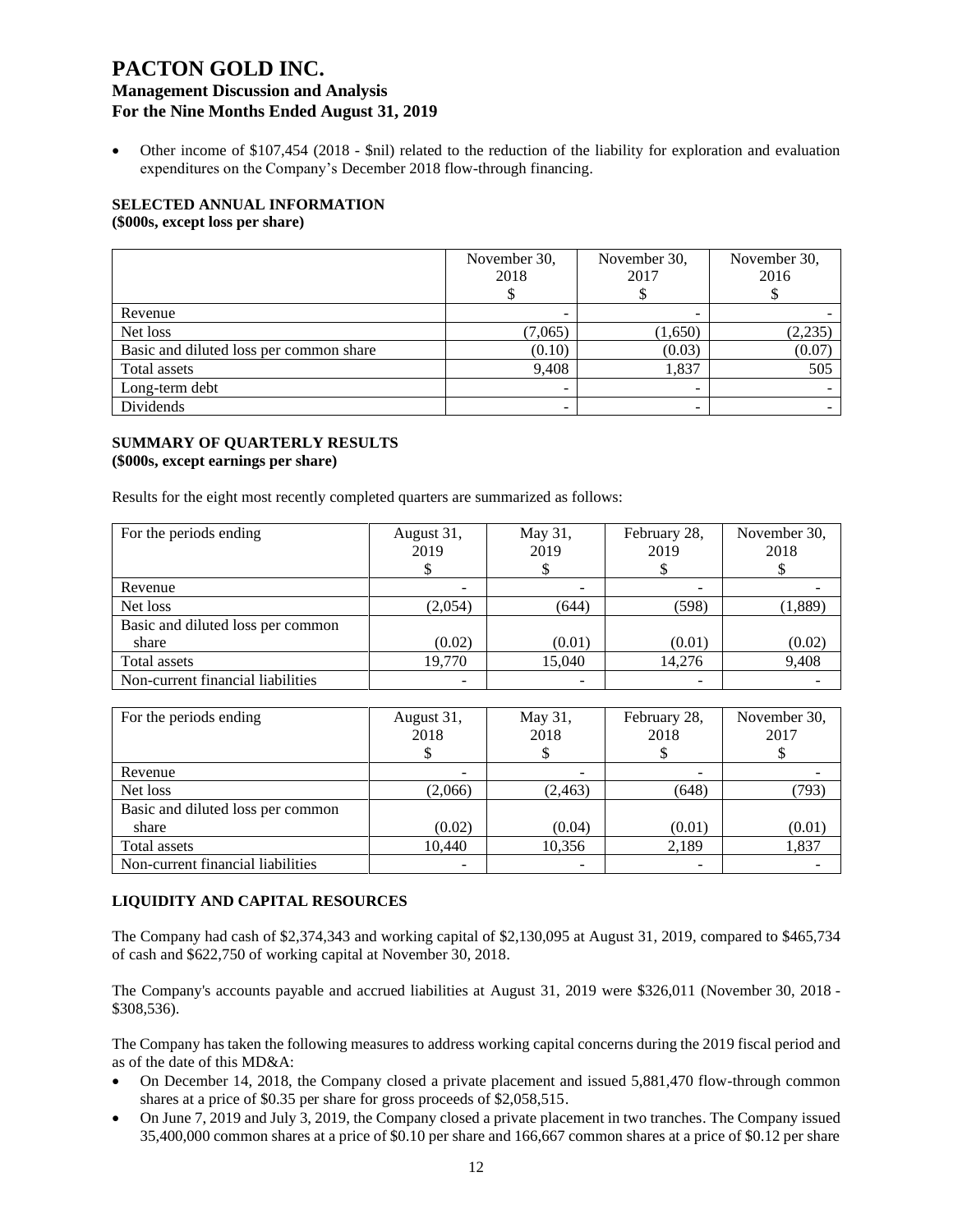for gross proceeds of \$3,560,000. The Company also issued 16,590,847 flow-through common shares at a price of \$0.12 per share for gross proceeds of \$1,990,902. The premium paid by investors on the flow-through shares was calculated as \$0.02 per share. Accordingly, \$331,817 was recorded as other liabilities. The Company paid finders' fees of \$111,048 and issued 677,500 agent warrants with an exercise price of \$0.20 and a term to expiry of one year.

The Company will need to obtain additional financing in 2019 for working capital purposes and to continue exploration on its exploration and evaluation assets.

At August 31, 2019, the Company had a remaining commitment to incur exploration expenditures of \$757,164 (November 30, 2018 - \$nil) and \$1,990,902 (November 30, 2018 - \$nil) in relation to its December 2018 and July 2019 flow-through share financings, respectively. Included in prepaid expenses and deposits is \$562,500 of exploration expenditures paid but not yet incurred.

#### **EVENTS SUBSEQUENT TO AUGUST 31, 2019**

Events subsequent to August 31, 2019 not previously discussed in this MD&A are:

- On October 1, 2019, the Company granted 300,000 stock options to consultants with an exercise price of \$0.16 and a term to expiry of three years.
- Subsequent to August 31, 2019, 100,000 stock options were exercised for proceeds of \$16,500.

#### **TRANSACTIONS WITH RELATED PARTIES**

These amounts of key management compensation are included in the amounts shown on the condensed consolidated interim statements of comprehensive loss and were incurred in the normal course of operations:

|                          | <b>Nine Months</b><br><b>August 31, 2019</b> | <b>Nine Months</b><br><b>Ended</b><br><b>August 31, 2018</b> |  |         |
|--------------------------|----------------------------------------------|--------------------------------------------------------------|--|---------|
| Short-term compensation  | \$                                           | 663,500                                                      |  | 283,000 |
| Share-based compensation |                                              | 359,996                                                      |  | 554,796 |
|                          | S                                            | 1,023,496                                                    |  | 837,796 |

Short-term compensation was paid or accrued as follows:

- \$135,000 (2018 \$145,500) in management fees to a private company controlled by the interim CEO;
- \$98,500 (2018 \$70,000) in professional fees to a private company in which the CFO is a director;
- \$115,000 (2018 \$nil) in consulting fees to a private company in which the Secretary is a director;
- \$110,000 (2018 \$nil) in exploration and evaluation assets to a director;
- \$205,000 (2018 \$nil) in exploration and evaluation assets to a director; and
- \$nil in consulting fees (2018 \$67,500 in management fees) to a private company controlled by a former director and former CEO.

Transactions with related parties are included in the amounts shown on the condensed consolidated interim statements of comprehensive loss:

|                                                         | <b>Nine Months</b><br><b>Ended</b><br><b>August 31, 2019</b> | <b>Nine Months</b><br><b>Ended</b><br><b>August 31, 2018</b> |
|---------------------------------------------------------|--------------------------------------------------------------|--------------------------------------------------------------|
| Related company with a common officer (rent)            | 34,000                                                       | 27,000                                                       |
| Related company with a common director (geological fees |                                                              |                                                              |
| included in exploration and evaluation assets)          | 47.500                                                       | -                                                            |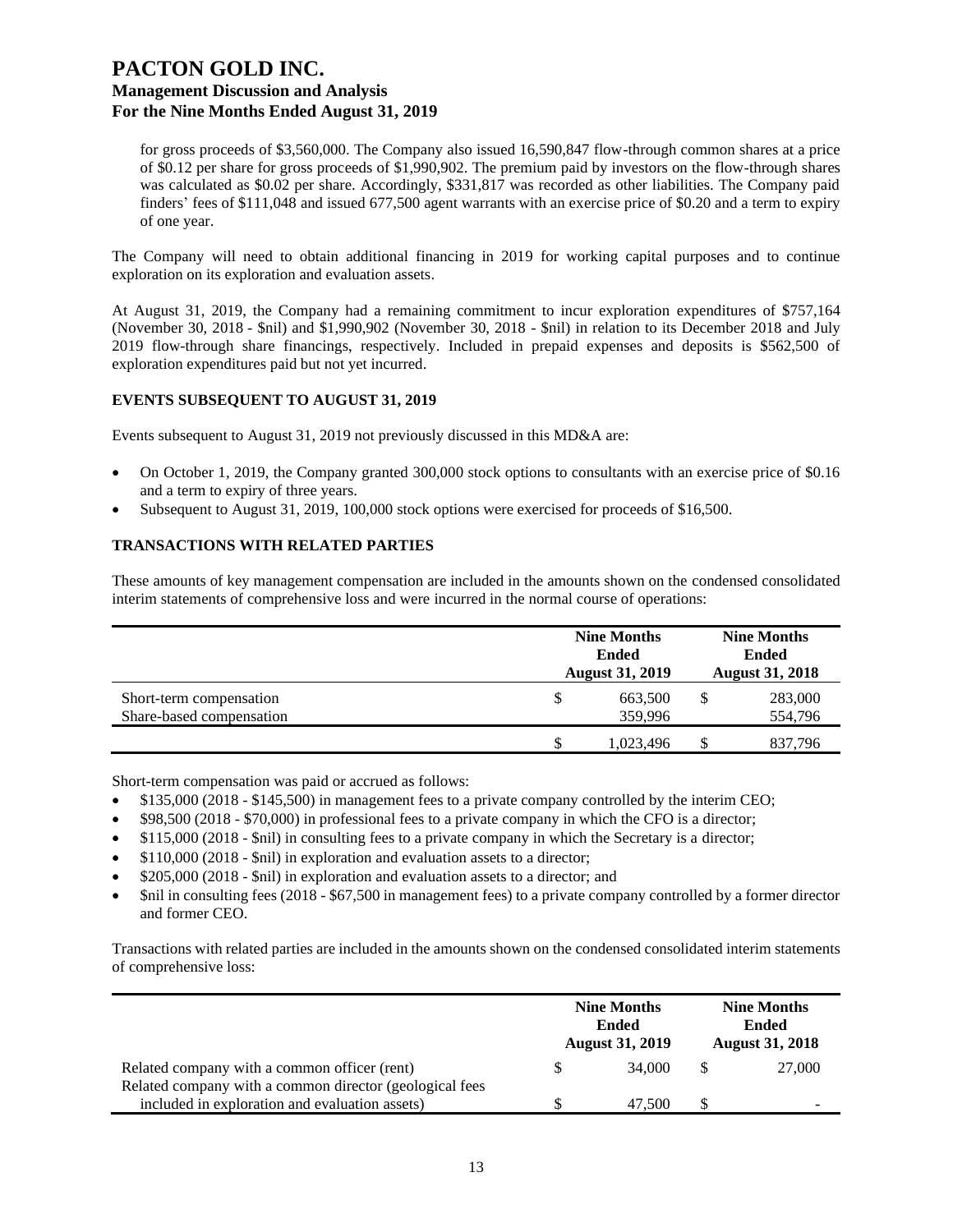As at August 31, 2019, the Company has outstanding amounts payable to current and former officers and directors of the Company of \$47,418 (November 30, 2018 - \$15,000) for outstanding fees and expenses. The amounts payable are non-interest-bearing, uncollateralized and repayable on demand.

#### **COMMITMENTS**

The Company is obligated to make certain payments and issue shares in connection with the acquisition of its exploration and evaluation assets.

#### **OFF-BALANCE SHEET ARRANGEMENTS**

The Company has not entered into any off-balance sheet arrangements.

#### **FINANCIAL INSTRUMENTS**

Financial instruments are agreements between two parties that result in promises to pay or receive cash or equity instruments. The Company classifies its financial instruments as follows: cash is classified as FVTPL; receivables, as amortized cost; and accounts payable and accrued liabilities, as amortized cost. The carrying values of these instruments approximate their fair values due to their short term to maturity.

The following table sets forth the Company's financial asset measured at fair value by level within the fair value hierarchy:

| <b>August 31, 2019</b>   | <b>Level 1</b> | Level 2        | Level 3         |   | Total     |
|--------------------------|----------------|----------------|-----------------|---|-----------|
| Cash                     | 2,374,343      | ۰              | $\qquad \qquad$ | ъ | 2,374,343 |
|                          |                |                |                 |   |           |
| <b>November 30, 2018</b> | <b>Level 1</b> | <b>Level 2</b> | Level 3         |   | Total     |
| Cash                     | 465.734        | -              | -               | S | 465.734   |

The Company has exposure to the following risks from its use of financial instruments:

- Credit risk;
- Liquidity risk; and
- Market risk.

#### Credit risk

Credit risk is the risk that one party to a financial instrument will cause a financial loss for the other party by failing to discharge an obligation. The Company manages credit risk, in respect of cash, by placing it at major Canadian financial institutions. Included in receivables is \$113,267 (November 30, 2018 - \$384,317) owing from the Canada Revenue Agency and the Australian Taxation Office. The remaining accounts receivable were collected subsequent to August 31, 2019. The Company has minimal credit risk.

#### Liquidity risk

Liquidity risk is the risk that the Company will not be able to meet its financial obligations as they fall due. The Company's approach to managing liquidity is to ensure, as far as possible, that it will always have sufficient liquid funds to meet its liabilities when due, under both normal and stressed conditions, without incurring unacceptable losses or risking damage to the Company's reputation. The contractual financial liabilities of the Company as of August 31, 2019 equal \$326,011 (November 30, 2018 - \$308,536). All of the liabilities presented as accounts payable and accrued liabilities are due within 30 days of August 31, 2019.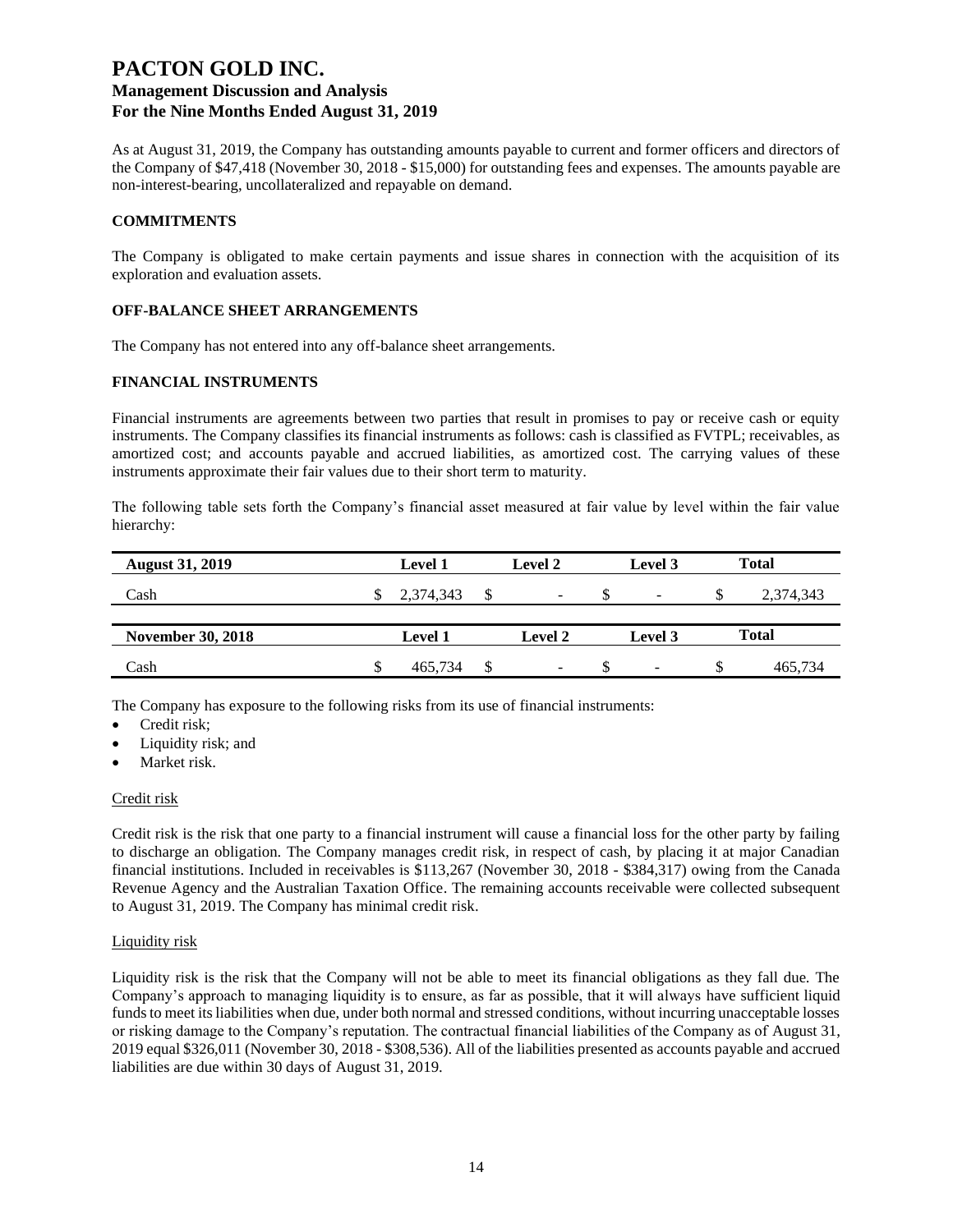### Market risk

Market risk is the risk that changes in market prices, such as foreign exchange rates and interest rates, will affect the Company's income or the value of its holdings of financial instruments. The objective of market risk management is to manage and control market risk exposure within acceptable parameters, while optimizing the return on capital.

- *i*) *Currency risk* Currency risk is the risk that the fair value or future cash flows will fluctuate as a result of changes in foreign exchange rates. The Company has operations in Canada and Australia and incurs operating and exploration expenditures in both currencies. The fluctuation of the Canadian dollar in relation to the Australian dollar will have an impact upon the results of the Company. The Company does not hold substantial funds in a foreign currency, and only a small amount of its accounts payable and accrued liabilities is denominated in Australian dollars. A fluctuation in the exchanges rates between the Canadian and Australian dollars of 10% would result in a \$9,700 change in the Company's cash, \$22,000 change in accounts payable and accrued liabilities and \$20,000 change in other comprehensive income (loss). The Company does not use any techniques to mitigate currency risk.
- *ii) Interest rate risk –* Interest rate risk is the risk that future cash flows will fluctuate as a result of changes in market interest rates. Interest earned on cash is at nominal interest rates, and therefore, the Company does not consider interest rate risk to be significant. The Company has no interest-bearing financial liabilities.
- *iii) Other price risk –* Other price risk is the risk that the fair value or future cash flows of a financial instrument will fluctuate due to changes in market prices, other than those arising from interest rate risk. The Company is not exposed to significant other price risk.

#### Capital management

The Company considers its capital to be comprised of shareholders' equity.

The Company manages the capital structure and makes adjustments to it in light of changes in economic conditions and the risk characteristics of the underlying assets. To maintain or adjust the capital structure, the Company may attempt to issue new shares. Although the Company has been successful at raising funds in the past through the issuance of capital stock, it is uncertain whether it will continue this method of financing due to the current difficult market conditions.

In order to facilitate the management of its capital requirements, the Company prepares expenditure budgets that are updated as necessary depending on various factors, including successful capital deployment and general industry conditions.

Management reviews the capital structure on a regular basis to ensure that the above objectives are met. There have been no changes to the Company's approach to capital management during the nine months ended August 31, 2019. The Company is not subject to externally imposed capital requirements.

### **RISKS**

The Company, and the securities of the Company, should be considered a highly speculative investment. The following risk factors should be given special consideration when evaluating an investment in any of the Company's securities.

There are a number of outstanding securities and agreements pursuant to which common shares of the Company may be issued in the future. This will result in further dilution to the Company's shareholders.

The Company has a very limited history of operations, is in the early stage of development, and has received no revenues other than insignificant interest revenues following its transition to a mineral exploration and development company. As such, the Company is subject to many risks common to such enterprises. There can be no assurance that the Company will be able to obtain adequate financing in the future or, if available, that the terms of such financing will be favourable. The Company does not anticipate paying any dividends in the near future.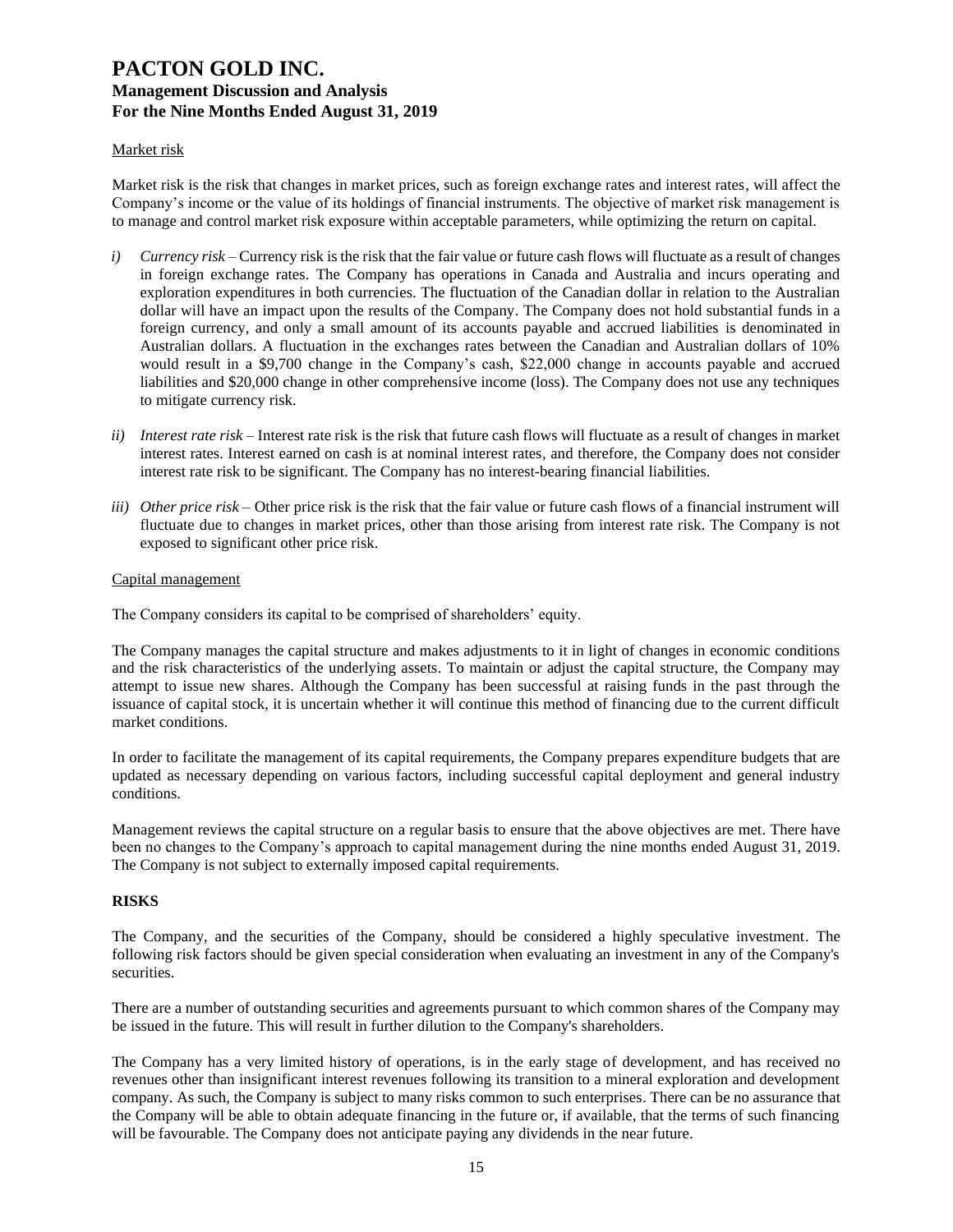Although the Company has taken steps to verify the title to mineral properties in which it has acquired an interest, no assurance whatsoever can be given that the Company's interests may not be challenged by third parties. If challenged, and if the challenge is sustained, it will have an adverse effect on the business of the Company. Title to mineral properties may be subject to unregistered prior agreements or transfers and may also be affected by undetected defects or the rights of indigenous peoples.

Environmental legislation is becoming increasingly stringent and costs and expenses of regulatory compliance are increasing. The impact of new and future environmental legislation on the Company's operations may cause additional expenses and restrictions. If the restrictions adversely affect the scope of exploration and development on the mineral properties, the potential for production on the properties may be diminished or negated.

The exploration of mineral properties involves significant risks, which even experience, knowledge and careful evaluation may not be able to avoid. The price of metals has fluctuated widely, particularly in recent years, as it is affected by numerous factors that are beyond the Company's control, including international economic and political trends, expectations of inflation or deflation, currency exchange fluctuations, interest rate fluctuations, global or regional consumptive patterns, speculative activities and increased production due to new extraction methods. The effect of these factors on the price of metals, and therefore, the economic viability of the Company's interests in the mineral properties cannot be accurately predicted. Furthermore, changing conditions in the financial markets, and Canadian income tax legislation may have a direct impact on the Company's ability to raise funds for exploration expenditures. A drop in the availability of equity financings will likely impede spending. As a result of all these significant risks, it is quite possible that the Company may lose its investments in the Company's mineral property interests.

### **CRITICAL ACCOUNTING ESTIMATES**

The Company makes estimates and assumptions about the future that affect the reported amounts of assets and liabilities. Estimates and judgments are continually evaluated based on historical experience and other factors, including expectations of future events that are believed to be reasonable under the circumstances. In the future, actual experience may differ from these estimates and assumptions.

The effect of a change in an accounting estimate is recognized prospectively by including it in comprehensive loss in the year of the change, if the change affects that year only, or in the year of the change and future years, if the change affects both.

Information about critical judgments in applying accounting policies that have the most significant risk of causing material adjustment to the carrying amounts of assets and liabilities recognized in the condensed consolidated interim financial statements within the next fiscal year are included in note 5 of the condensed consolidated interim financial statements.

### **FUTURE ACCOUNTING STANDARDS**

For details of the Company's future accounting standards, including accounting standards not yet adopted and accounting standards amended but not yet effective, please refer to note 4 of the Company's condensed consolidated interim financial statements.

#### **DISCLOSURE OVER INTERNAL CONTROLS AND INTERNAL CONTROLS OVER FINANCIAL REPORTING**

There have been no significant changes to the Company's internal control environment during the nine months ended August 31, 2019 that would have materially affected the Company's internal controls over financial reporting.

The Company's certifying officers concluded that the Company's internal disclosure controls and procedures are effective and sufficient to execute its business plan.